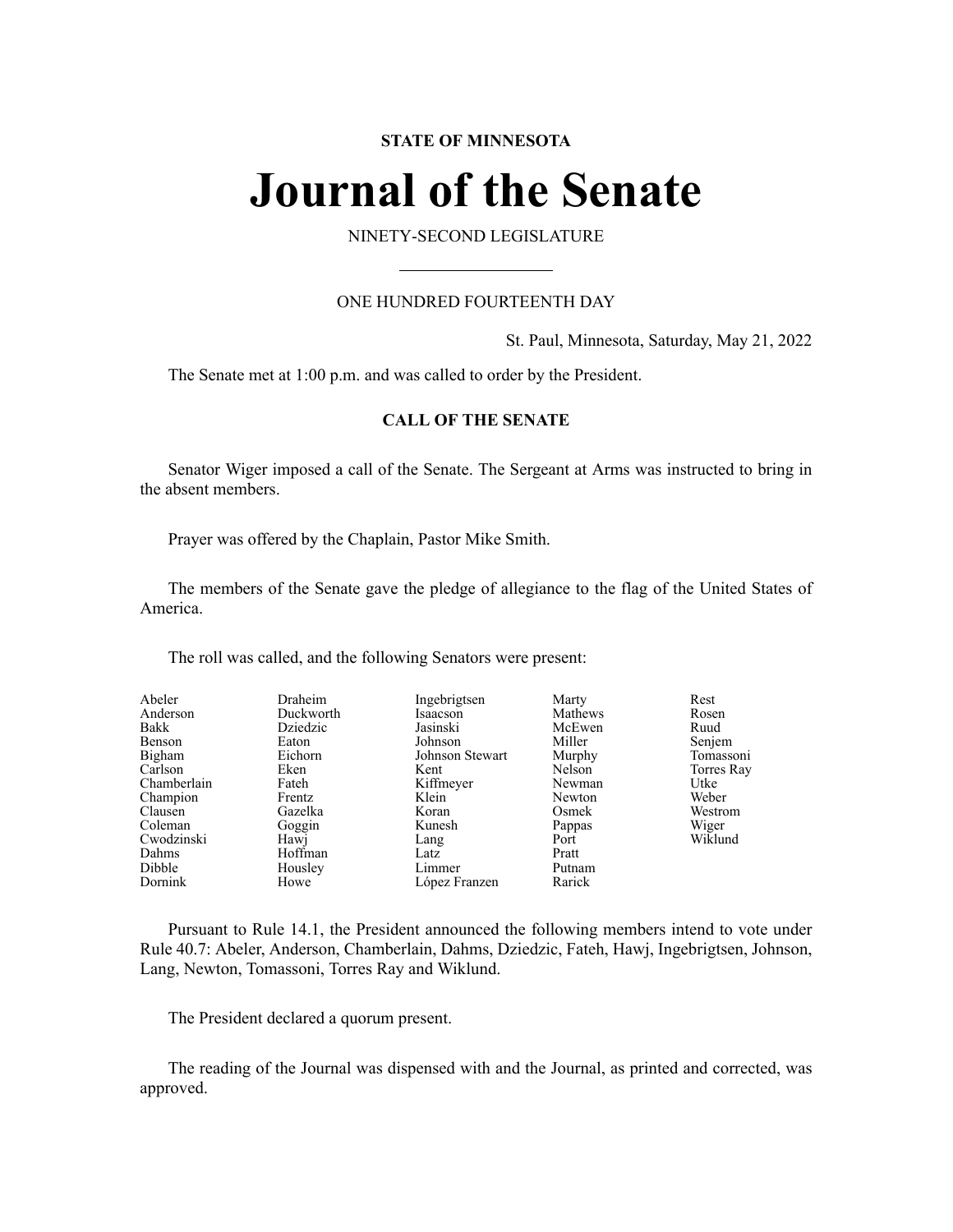## **MESSAGES FROM THE HOUSE**

Mr. President:

I have the honor to announce the passage by the House of the following Senate Files, herewith returned: S.F. Nos. 3107, 3338, and 4108.

Patrick D. Murphy, Chief Clerk, House of Representatives

Returned May 20, 2022

Mr. President:

I have the honor to announce that the House has adopted the recommendation and report of the Conference Committee on Senate File No. 3008, and repassed said bill in accordance with the report of the Committee, so adopted.

**S.F. No. 3008:** A bill for an act relating to liquor; prohibiting exclusive contracts for distillers; amending Minnesota Statutes 2020, section 340A.307, subdivisions 1, 2, 4.

Senate File No. 3008 is herewith returned to the Senate.

Patrick D. Murphy, Chief Clerk, House of Representatives

Returned May 20, 2022

Mr. President:

I have the honor to announce the passage by the House of the following Senate File, AS AMENDED by the House, in which amendments the concurrence of the Senate is respectfully requested:

**S.F. No. 3503:** A bill for an act relating to commerce; real estate appraisers; making changes related to minimum damage acquisition reports and continuing education; amending Minnesota Statutes 2020, sections 82B.03, by adding a subdivision; 82B.19, by adding a subdivision; 82C.17, subdivision 2; Minnesota Statutes 2021 Supplement, section 82B.25, subdivision 2.

Senate File No. 3503 is herewith returned to the Senate.

Patrick D. Murphy, Chief Clerk, House of Representatives

Returned May 20, 2022

## **CONCURRENCE AND REPASSAGE**

Senator Weber moved that the Senate concur in the amendments by the House to S.F. No. 3503 and that the bill be placed on its repassage as amended. The motion prevailed.

S.F. No. 3503 was read the third time, as amended by the House, and placed on its repassage.

The question was taken on the repassage of the bill, as amended.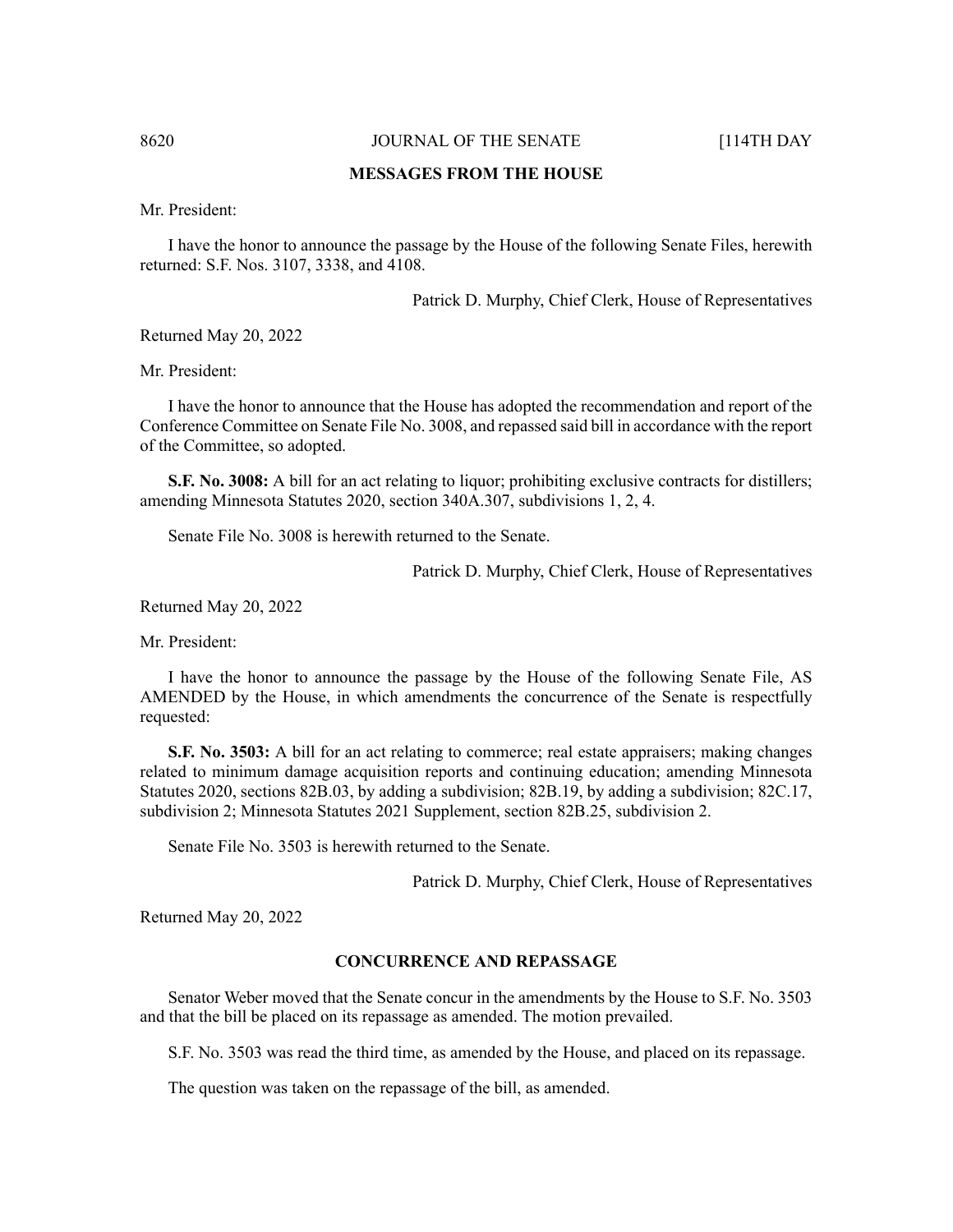The roll was called, and there were yeas 65 and nays 0, as follows:

| Dornink   | Housley         | Latz          | Putnam           |
|-----------|-----------------|---------------|------------------|
| Draheim   | Howe            |               | Rarick           |
| Duckworth | Ingebrigtsen    | López Franzen | Rest             |
| Dziedzic  | Isaacson        | Marty         | Rosen            |
| Eaton     | Jasinski        | Mathews       | Ruud             |
| Eichorn   | Johnson         | McEwen        | Senjem           |
| Eken      | Johnson Stewart | Miller        | Tomassoni        |
| Fateh     | Kent            | Newman        | Torres Ray       |
| Frentz    |                 |               | Utke             |
| Gazelka   | Klein           | Osmek         | Weber            |
| Goggin    | Koran           | Pappas        | Westrom          |
| Hawj      | Kunesh          | Port          | Wiger            |
| Hoffman   | Lang            | Pratt         | Wiklund          |
|           |                 | Kiffmeyer     | Limmer<br>Newton |

Those who voted in the affirmative were:

Pursuant to Rule 40, Senator Jasinksi cast the affirmative vote on behalf of the following Senators: Abeler, Anderson, Chamberlain, Dahms, Ingebrigtsen, Johnson, Lang, Tomassoni, and Westrom.

Pursuant to Rule 40, Senator Kunesh cast the affirmative vote on behalf of the following Senators: Dziedzic, Fateh, Newton, Torres Ray, and Wiklund.

So the bill, as amended, was repassed and its title was agreed to.

## **MESSAGES FROM THE HOUSE - CONTINUED**

Mr. President:

I have the honor to announce that the House refuses to concur in the Senate amendments to House File No. 1829:

**H.F. No. 1829:** A bill for an act relating to commerce; prohibiting discrimination against organ or bone marrow donors by certain insurers; amending Minnesota Statutes 2020, section 72A.20, by adding a subdivision.

The House respectfully requests that a Conference Committee of 3 members be appointed thereon.

Her, Acomb and Kiel have been appointed as such committee on the part of the House.

House File No. 1829 is herewith transmitted to the Senate with the request that the Senate appoint a like committee.

Patrick D. Murphy, Chief Clerk, House of Representatives

Transmitted May 20, 2022

Senator Utke moved that the Senate accede to the request of the House for a Conference Committee on H.F. No. 1829, and that a Conference Committee of 3 members be appointed by the Subcommittee on Conference Committees on the part of the Senate, to act with a like Conference Committee appointed on the part of the House. The motion prevailed.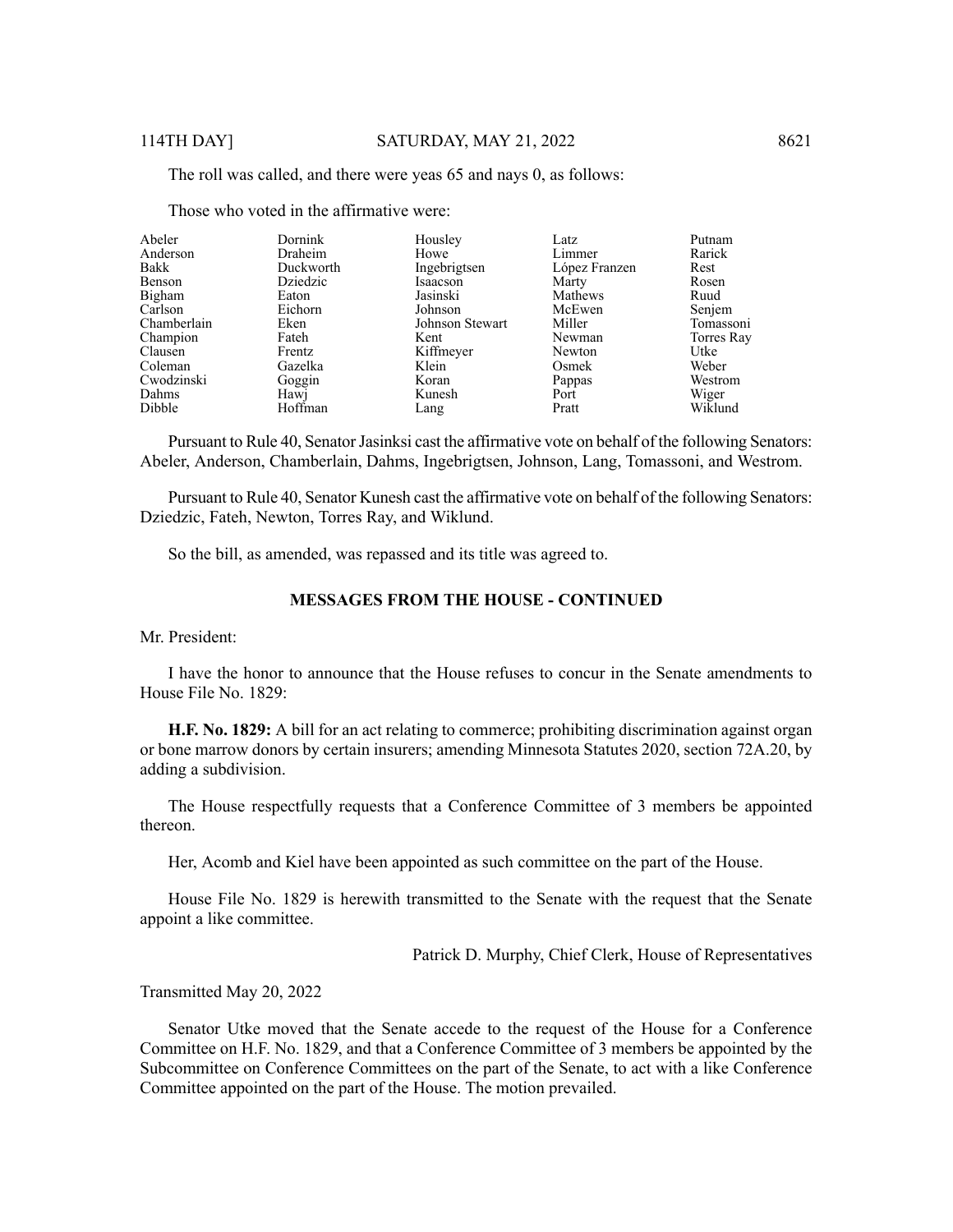### **REPORTS OF COMMITTEES**

Senator Miller moved that the Committee Reports at the Desk be now adopted. The motion prevailed.

#### **Senator Miller, from the Committee on Rules and Administration, to which was referred**

**H.F. No. 3775** for comparison with companion Senate File, reports the following House File was found not identical with companion Senate File as follows:

| <b>GENERAL ORDERS</b> |          | <b>CONSENT CALENDAR</b> |          | <b>CALENDAR</b> |          |
|-----------------------|----------|-------------------------|----------|-----------------|----------|
| H.F. No.              | S.F. No. | H.F. No.                | S.F. No. | <b>H.F. No.</b> | S.F. No. |
| 3775                  | 3242     |                         |          |                 |          |

Pursuant to Rule 45, the Committee on Rules and Administration recommends that H.F. No. 3775 be amended as follows:

Delete all the language after the enacting clause of H.F. No. 3775, the first engrossment; and insert the language after the enacting clause of S.F. No. 3242; further, delete the title of H.F. No. 3775, the first engrossment; and insert the title of S.F. No. 3242.

And when so amended H.F. No. 3775 will be identical to S.F. No. 3242, and further recommends that H.F. No. 3775 be given its second reading and substituted for S.F. No. 3242, and that the Senate File be indefinitely postponed.

Pursuant to Rule 45, this report was prepared and submitted by the Secretary of the Senate on behalf of the Committee on Rules and Administration. Amendments adopted. Report adopted.

#### **Senator Miller, from the Committee on Rules and Administration, to which was referred**

**H.F. No. 3394** for comparison with companion Senate File, reports the following House File was found identical and recommends the House File be given its second reading and substituted for its companion Senate File as follows:

| <b>GENERAL ORDERS</b> |          | <b>CONSENT CALENDAR</b> |            | <b>CALENDAR</b> |          |
|-----------------------|----------|-------------------------|------------|-----------------|----------|
| H.F. No.              | S.F. No. | <b>H.F. No.</b>         | - S.F. No. | H.F. No.        | S.F. No. |
| 3394                  | 3175     |                         |            |                 |          |

and that the above Senate File be indefinitely postponed.

Pursuant to Rule 45, this report was prepared and submitted by the Secretary of the Senate on behalf of the Committee on Rules and Administration. Report adopted.

#### **SECOND READING OF HOUSE BILLS**

H.F. Nos. 3775 and 3394 were read the second time.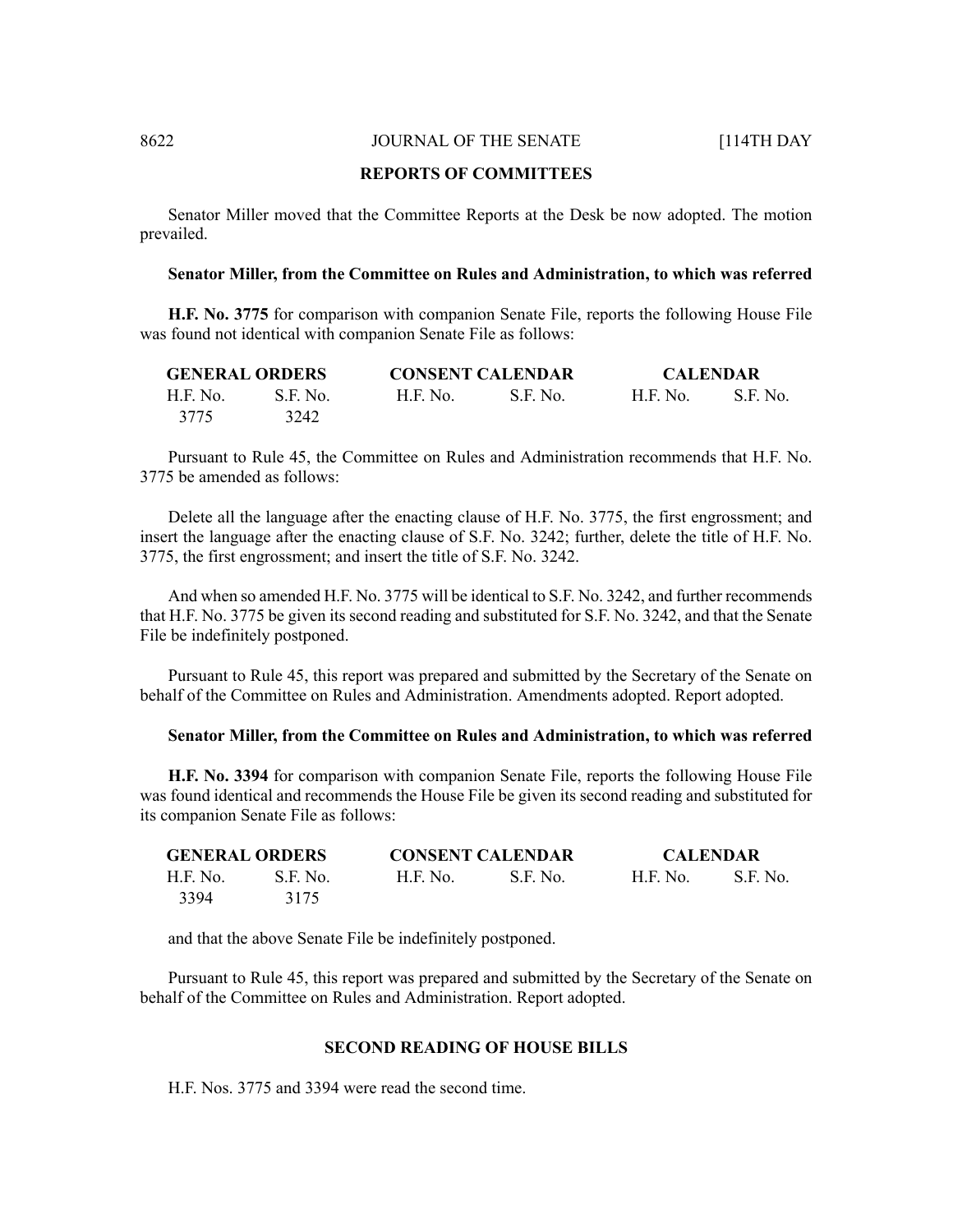## **INTRODUCTION AND FIRST READING OF SENATE BILLS**

The following bills were read the first time.

#### **Senators Port, Murphy, and McEwen introduced--**

**S.F. No. 4607:** A bill for an act relating to health; limiting the application of certain out-of-state laws or actions regarding the provision or receipt of reproductive health care services; establishing a civil action; proposing coding for new law in Minnesota Statutes, chapters 145; 604.

Referred to the Committee on Health and Human Services Finance and Policy.

#### **Senators Utke, Johnson, and Koran introduced--**

**S.F. No. 4608:** A bill for an act relating to education; allowing public silent prayer at student athletic activities; proposing coding for new law in Minnesota Statutes, chapter 121A.

Referred to the Committee on Education Finance and Policy.

## **Senator Port introduced--**

**S.F. No. 4609:** A bill for an act relating to economic development; appropriating money to WomenVenture to establish a women food entrepreneurs business expansion program.

Referred to the Committee on Jobs and Economic Growth Finance and Policy.

## **MOTIONS AND RESOLUTIONS**

#### **Senator Champion introduced --**

**Senate Resolution No. 145:** A Senate resolution congratulating Minnesota Orchestra music director Osmo Vanska.

Referred to the Committee on Rules and Administration.

## **RECESS**

Senator Miller moved that the Senate do now recess subject to the call of the President. The motion prevailed.

After a brief recess, the President called the Senate to order.

#### **APPOINTMENTS**

Senator Miller from the Subcommittee on Conference Committees recommends that the following Senators be and they hereby are appointed as a Conference Committee on:

H.F. No. 1829: Senators Utke, Draheim, and Dziedzic.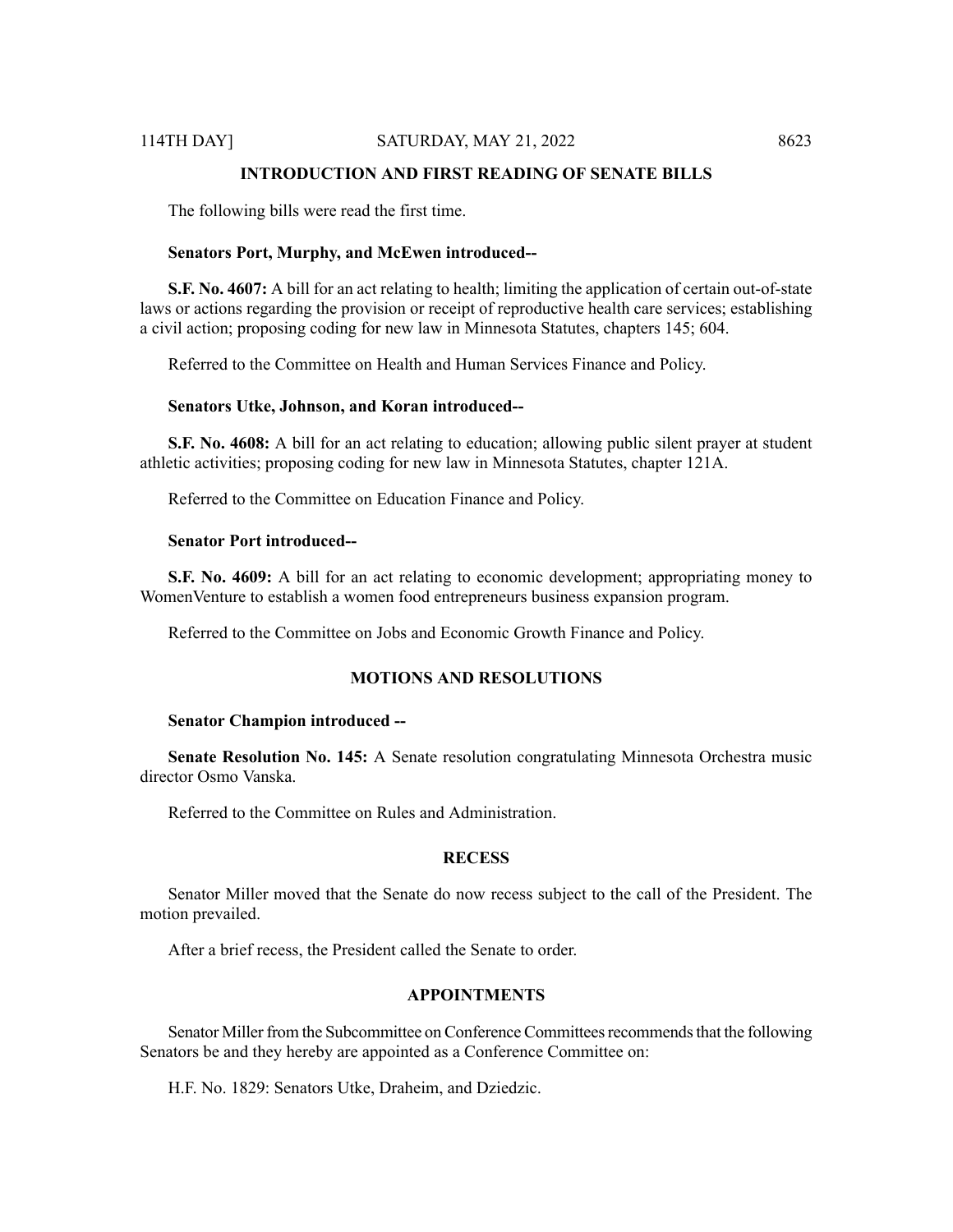Senator Miller moved that the foregoing appointments be approved. The motion prevailed.

## **MOTIONS AND RESOLUTIONS - CONTINUED**

Senator Marty moved that S.F. No. 2491 be withdrawn from the Committee on Commerce and Consumer Protection Finance and Policy, given a second reading, and placed on General Orders.

## **CALL OF THE SENATE**

Senator Marty imposed a call of the Senate for the balance of the proceedings on S.F. No. 2491. The Sergeant at Arms was instructed to bring in the absent members.

Pursuant to Rule 41.2, Senator Miller moved that he be excused from voting on all questions pertaining to S.F. No. 2491. The motion prevailed.

The question was taken on the adoption of the Marty motion.

The roll was called, and there were yeas 34 and nays 30, as follows:

Those who voted in the affirmative were:

| Abeler     | <b>Dibble</b> | Hoffman         | López Franzen | Pratt      |
|------------|---------------|-----------------|---------------|------------|
| Benson     | Dziedzic      | Isaacson        | Marty         | Putnam     |
| Bigham     | Eaton         | Johnson Stewart | McEwen        | Rest       |
| Carlson    | Eken          | Kent            | Newton        | Torres Ray |
| Champion   | Fateh         | Klein           | Osmek         | Wiger      |
| Clausen    | Frentz        | Kunesh          | Pappas        | Wiklund    |
| Cwodzinski | Hawj          | Latz            | Port          |            |

Pursuant to Rule 40, Senator Jasinksi cast the affirmative vote on behalf of the following Senator: Abeler.

Pursuant to Rule 40, Senator Kunesh cast the affirmative vote on behalf of the following Senators: Dziedzic, Fateh, Newton, Torres Ray, and Wiklund.

Those who voted in the negative were:

| Anderson    | Draheim   | Howe         | Lang    | Ruud      |
|-------------|-----------|--------------|---------|-----------|
| Bakk        | Duckworth | Ingebrigtsen | Limmer  | Senjem    |
| Chamberlain | Eichorn   | Jasinski     | Mathews | Tomassoni |
| Coleman     | Gazelka   | Johnson      | Newman  | Utke      |
| Dahms       | Goggin    | Kiffmeyer    | Rarick  | Weber     |
| Dornink     | Housley   | Koran        | Rosen   | Westrom   |

Pursuant to Rule 40, Senator Jasinksi cast the negative vote on behalf of the following Senators: Anderson, Chamberlain, Dahms, Ingebrigtsen, Johnson, Lang, Tomassoni, and Westrom.

The motion did not prevail.

## **MOTIONS AND RESOLUTIONS - CONTINUED**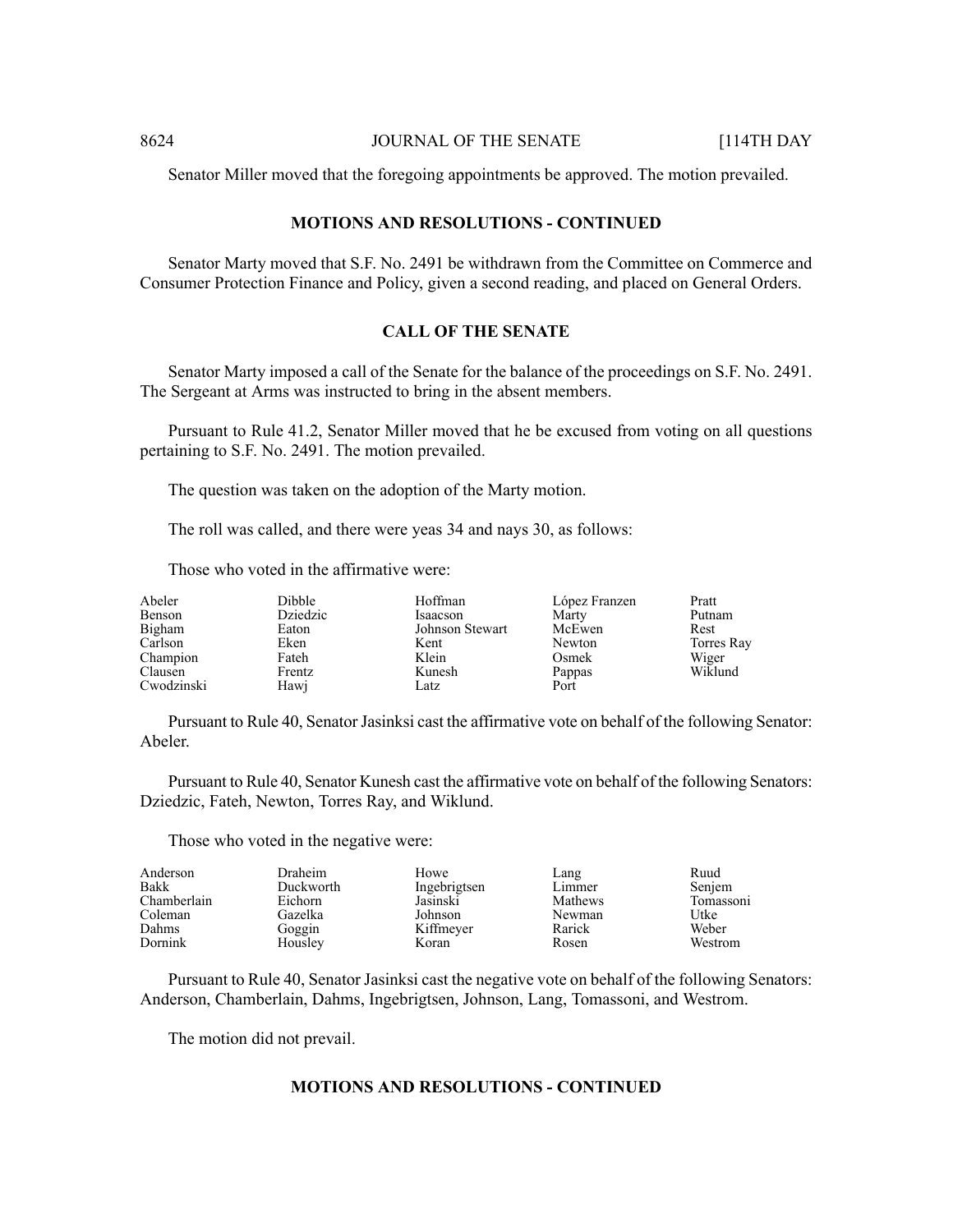## **SPECIAL ORDERS**

Pursuant to Rule 26, Senator Benson, designee of the Chair of the Committee on Rules and Administration, designated the following bills a Special Orders Calendar to be heard immediately:

S.F. No. 2644, H.F. Nos. 4670, 1442, and 3001.

President Osmek called Senator Rosen to preside.

## **SPECIAL ORDER**

**S.F. No. 2644:** A bill for an act relating to education finance; authorizing a lease levy for a transportation hub for Eastern Carver County Schools.

S.F. No. 2644 was read the third time and placed on its final passage.

The question was taken on the passage of the bill.

The roll was called, and there were yeas 66 and nays 0, as follows:

Those who voted in the affirmative were:

| Abeler<br>Anderson<br>Bakk | Draheim<br>Duckworth<br>Dziedzic | Ingebrigtsen<br>Isaacson<br>Jasinski | Marty<br>Mathews<br>McEwen | Rosen<br>Ruud<br>Senjem |
|----------------------------|----------------------------------|--------------------------------------|----------------------------|-------------------------|
| Benson                     | Eaton                            | Johnson                              | Miller                     | Tomassoni               |
| Bigham                     | Eichorn                          | Johnson Stewart                      | Nelson                     | Torres Ray              |
| Carlson                    | Eken                             | Kent                                 | Newman                     | Utke                    |
| Chamberlain                | Fateh                            | Kiffmeyer                            | Newton                     | Weber                   |
| Champion                   | Frentz                           | Klein                                | Osmek                      | Westrom                 |
| Clausen                    | Gazelka                          | Koran                                | Pappas                     | Wiger                   |
| Coleman                    | Goggin                           | Kunesh                               | Port                       | Wiklund                 |
| Cwodzinski                 | Hawj                             | Lang                                 | Pratt                      |                         |
| Dahms                      | Hoffman                          | Latz                                 | Putnam                     |                         |
| Dibble                     | Housley                          | Limmer                               | Rarick                     |                         |
| Dornink                    | Howe                             | López Franzen                        | Rest                       |                         |

Pursuant to Rule 40, Senator Jasinksi cast the affirmative vote on behalf of the following Senators: Abeler, Anderson, Chamberlain, Dahms, Ingebrigtsen, Johnson, Lang, Tomassoni, and Westrom.

Pursuant to Rule 40, Senator Kunesh cast the affirmative vote on behalf of the following Senators: Dziedzic, Fateh, Newton, Torres Ray, and Wiklund.

So the bill passed and its title was agreed to.

## **SPECIAL ORDER**

**H.F. No. 4670:** A bill for an act relating to claims against the state; providing for the settlement of certain claims; appropriating money.

H.F. No. 4670 was read the third time and placed on its final passage.

The question was taken on the passage of the bill.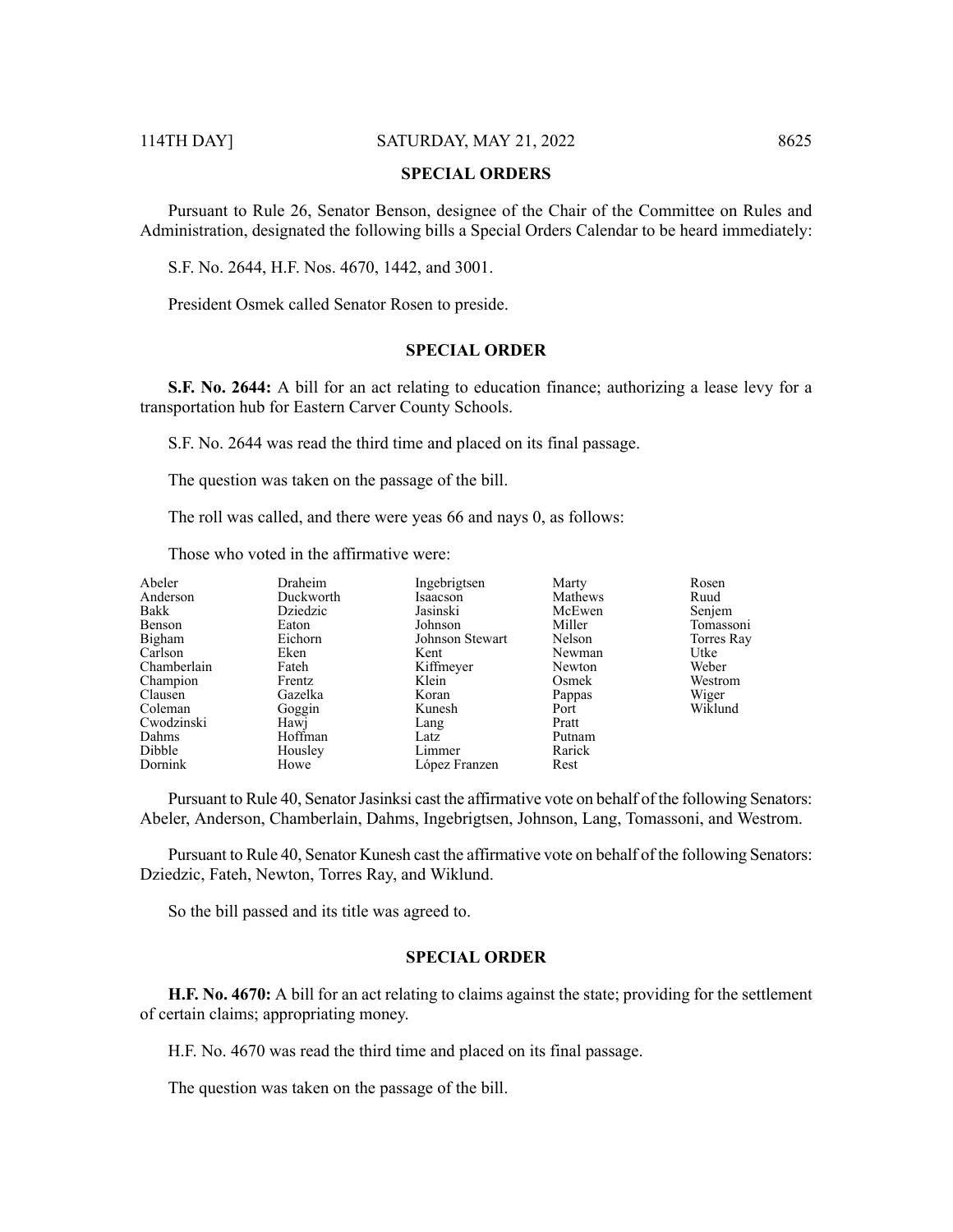The roll was called, and there were yeas 66 and nays 0, as follows:

| Draheim   | Ingebrigtsen    | Marty   | Rosen      |
|-----------|-----------------|---------|------------|
| Duckworth | Isaacson        | Mathews | Ruud       |
| Dziedzic  | Jasinski        | McEwen  | Senjem     |
| Eaton     | Johnson         | Miller  | Tomassoni  |
| Eichorn   | Johnson Stewart | Nelson  | Torres Ray |
| Eken      | Kent            | Newman  | Utke       |
| Fateh     | Kiffmeyer       | Newton  | Weber      |
| Frentz    | Klein           | Osmek   | Westrom    |
| Gazelka   |                 | Pappas  | Wiger      |
|           | Kunesh          | Port    | Wiklund    |
| Hawj      | Lang            | Pratt   |            |
| Hoffman   | Latz            | Putnam  |            |
| Housley   | Limmer          | Rarick  |            |
| Howe      | López Franzen   | Rest    |            |
|           | Goggin          | Koran   |            |

Those who voted in the affirmative were:

Pursuant to Rule 40, Senator Jasinksi cast the affirmative vote on behalf of the following Senators: Abeler, Anderson, Chamberlain, Dahms, Ingebrigtsen, Johnson, Lang, Tomassoni, and Westrom.

Pursuant to Rule 40, Senator Kunesh cast the affirmative vote on behalf of the following Senators: Dziedzic, Fateh, Newton, Torres Ray, and Wiklund.

So the bill passed and its title was agreed to.

#### **RECESS**

Senator Miller moved that the Senate do now recess subject to the call of the President. The motion prevailed.

After a brief recess, the President called the Senate to order.

#### **CALL OF THE SENATE**

Senator Miller imposed a call of the Senate. The Sergeant at Arms was instructed to bring in the absent members.

#### **SPECIAL ORDER**

**H.F. No. 1442:** A bill for an act relating to the military; modifying the Minnesota Code of Military Justice; making changes to data provisions; modifying certain requirements and qualifications; making jurisdictional and appellate changes; providing punitive article updates; providing punishable offenses under the military code; providing penalties; amending Minnesota Statutes 2020, sections 192.67; 192A.02, subdivision 2; 192A.021; 192A.111; 192A.15, subdivisions 1, 2; 192A.155, subdivision 2; 192A.20; 192A.235, subdivision 3; 192A.343, subdivision 3; 192A.353, subdivision 2; 192A.371; 192A.384; 192A.56; 192A.612; 192A.62; 606.06; proposing coding for new law in Minnesota Statutes, chapter 192A; repealing Minnesota Statutes 2020, section 192A.385.

H.F. No. 1442 was read the third time and placed on its final passage.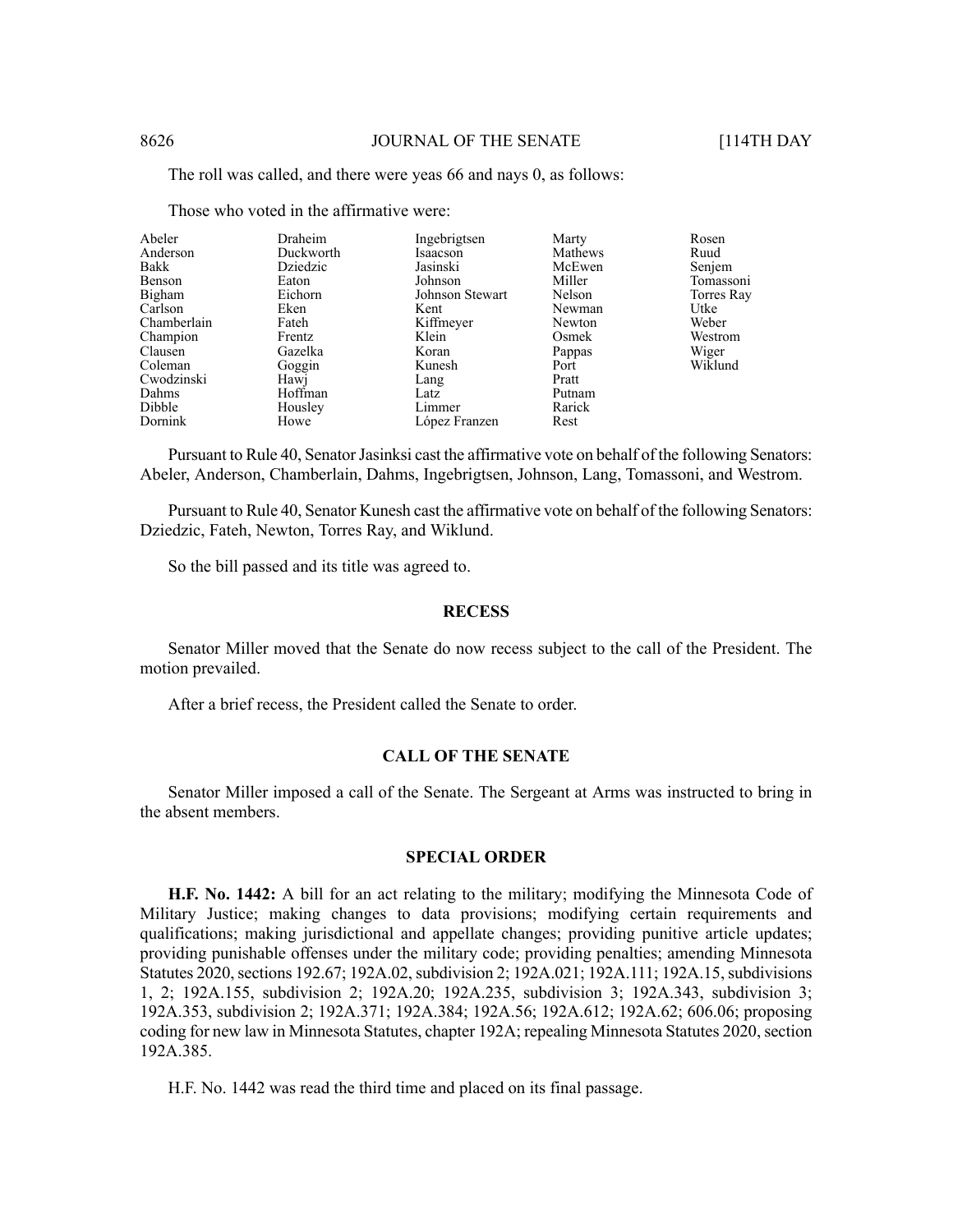The question was taken on the passage of the bill.

The roll was called, and there were yeas 65 and nays 0, as follows:

Those who voted in the affirmative were:

| Abeler      | Dornink   | Howe            | López Franzen | Putnam     |
|-------------|-----------|-----------------|---------------|------------|
| Anderson    | Draheim   | Ingebrigtsen    | Marty         | Rarick     |
| Bakk        | Duckworth | Isaacson        | Mathews       | Rest       |
| Benson      | Dziedzic  | Jasinski        | McEwen        | Rosen      |
| Bigham      | Eaton     | Johnson         | Miller        | Ruud       |
| Carlson     | Eichorn   | Johnson Stewart | Murphy        | Senjem     |
| Chamberlain | Eken      | Kent            | Nelson        | Tomassoni  |
| Champion    | Fateh     | Kiffmeyer       | Newman        | Torres Ray |
| Clausen     | Frentz    | Klein           | Newton        | Utke       |
| Coleman     | Goggin    | Kunesh          | Osmek         | Weber      |
| Cwodzinski  | Hawj      | Lang            | Pappas        | Westrom    |
| Dahms       | Hoffman   | Latz            | Port          | Wiger      |
| Dibble      | Housley   | Limmer          | Pratt         | Wiklund    |

Pursuant to Rule 40, Senator Jasinksi cast the affirmative vote on behalf of the following Senators: Abeler, Anderson, Chamberlain, Dahms, Ingebrigtsen, Johnson, Kiffmeyer, Lang, Newman, Tomassoni, and Westrom.

Pursuant to Rule 40, Senator Kunesh cast the affirmative vote on behalf of the following Senators: Champion, Dibble, Dziedzic, Fateh, Hawj, Marty, McEwen, Newton, Pappas, Torres Ray, and Wiklund.

So the bill passed and its title was agreed to.

#### **SPECIAL ORDER**

**H.F. No. 3001:** A bill for an act relating to local government; allowing certificates of discharge from the armed forces of the United States of America to be recorded with the county recorder without a fee; amending Minnesota Statutes 2020, section 386.20, subdivision 1.

H.F. No. 3001 was read the third time and placed on its final passage.

The question was taken on the passage of the bill.

The roll was called, and there were yeas 67 and nays 0, as follows:

Those who voted in the affirmative were:

| Dornink   | Housley         | Latz          | Port       |
|-----------|-----------------|---------------|------------|
| Draheim   | Howe            |               | Pratt      |
| Duckworth | Ingebrigtsen    | López Franzen | Putnam     |
| Dziedzic  | Isaacson        | Marty         | Rarick     |
| Eaton     | Jasinski        | Mathews       | Rest       |
| Eichorn   | Johnson         | McEwen        | Rosen      |
| Eken      | Johnson Stewart | Miller        | Ruud       |
| Fateh     | Kent            | Murphy        | Senjem     |
| Frentz    |                 | Nelson        | Tomassoni  |
| Gazelka   | Klein           | Newman        | Torres Ray |
|           | Koran           | Newton        | Utke       |
|           | Kunesh          | Osmek         | Weber      |
| Hoffman   | Lang            | Pappas        | Westrom    |
|           | Goggin<br>Hawj  | Kiffmeyer     | Limmer     |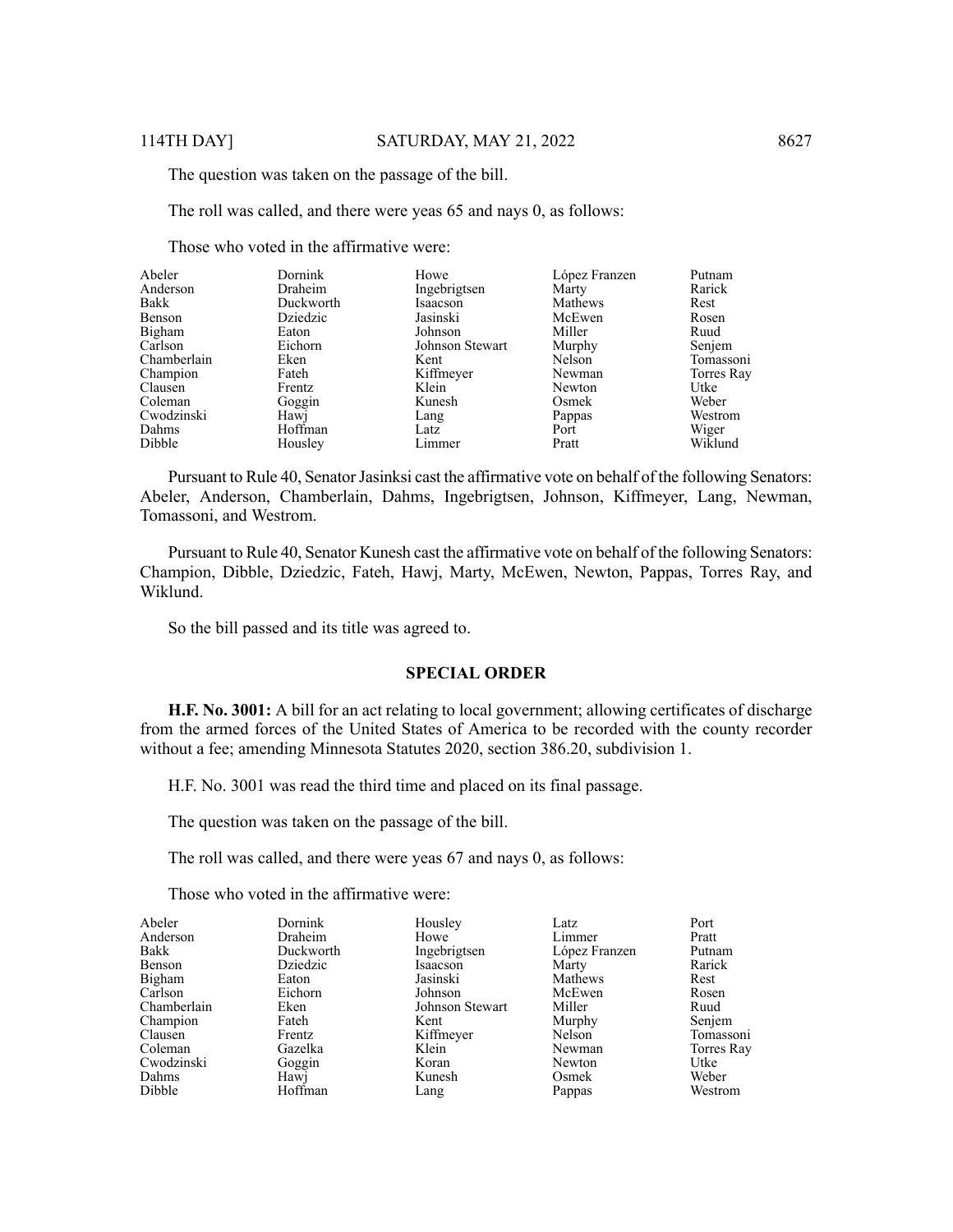Wiger Wiklund

Pursuant to Rule 40, Senator Jasinksi cast the affirmative vote on behalf of the following Senators: Anderson, Chamberlain, Dahms, Gazelka, Ingebrigtsen,Johnson, Kiffmeyer, Koran, Lang, Newman, and Tomassoni.

Pursuant to Rule 40, Senator Kunesh cast the affirmative vote on behalf of the following Senators: Champion, Dibble, Dziedzic, Fateh, Hawj, McEwen, Newton, Torres Ray, and Wiklund.

So the bill passed and its title was agreed to.

## **RECESS**

Senator Miller moved that the Senate do now recess subject to the call of the President. The motion prevailed.

After a brief recess, the President called the Senate to order.

President Osmek resumed the Chair.

## **MEMBERS EXCUSED**

Senator Nelson was excused from the Session of today from 1:00 to 2:10 p.m. Senator Murphy was excused from the Session of today from 1:00 to 4:15 p.m.

## **ADJOURNMENT**

Senator Weber moved that the Senate do now adjourn until 11:00 a.m., Sunday, May 22, 2022. The motion prevailed.

Cal R. Ludeman, Secretary of the Senate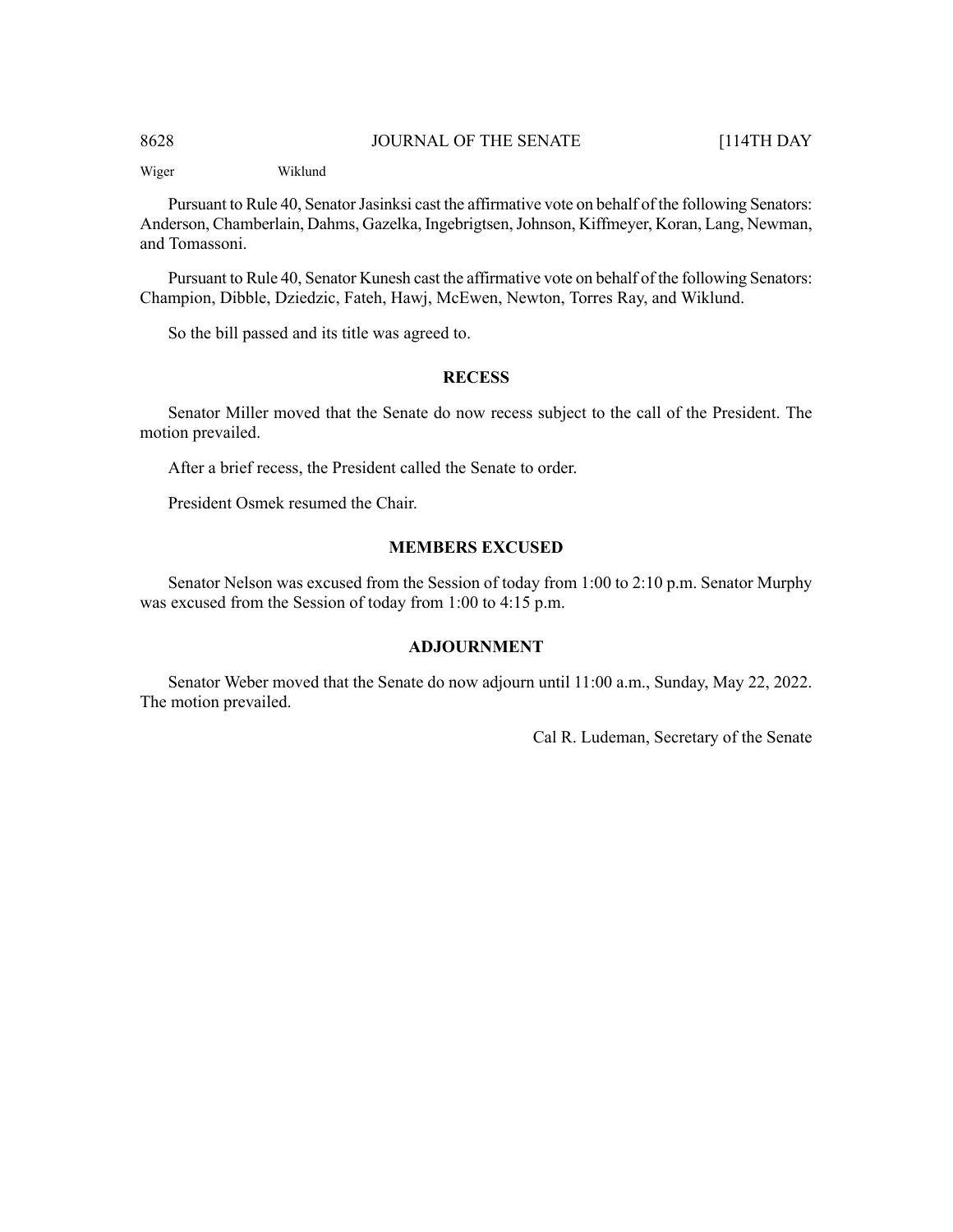## **INDEX TO DAILY JOURNAL**

## **Saturday, May 21, 2022**

## **MESSAGES FROM THE HOUSE AND FIRST READING OF HOUSE FILES**

| S.F.<br>Nos. | Message<br>Page            | H.F.<br>Nos. | Message<br>Page | 1st<br>Reading<br>Page |
|--------------|----------------------------|--------------|-----------------|------------------------|
|              | $3008$ 8620<br>$3503$ 8620 |              | $1829$ 8621     |                        |

## **CONCURRENCE AND REPASSAGE**

| S.F. Nos. | Page        | H.F. Nos. | Page |
|-----------|-------------|-----------|------|
|           | $3503$ 8620 |           |      |

#### **REPORTS OF COMMITTEES**

| S.F. Nos. | Page | H.F. Nos.   | Page |
|-----------|------|-------------|------|
|           |      | $3394$ 8622 |      |
|           |      | $3775$ 8622 |      |

#### **SECOND READINGS**

| S.F. Nos. | Page | H.F. Nos.   | Page |
|-----------|------|-------------|------|
|           |      | $3394$ 8622 |      |
|           |      | $3775$ 8622 |      |

## **INTRODUCTION AND FIRST READING OF SENATE BILLS**

S.F Nos. 4607 to 4609 . . . . . . . . . . . . . . . . . Page 8623

## **MOTIONS AND RESOLUTIONS**

| S.F. Nos.      | Page      | H.F. Nos. | Page |
|----------------|-----------|-----------|------|
|                | 2491 8624 |           |      |
| Sen. Res.      |           |           |      |
| No. $145$ 8623 |           |           |      |